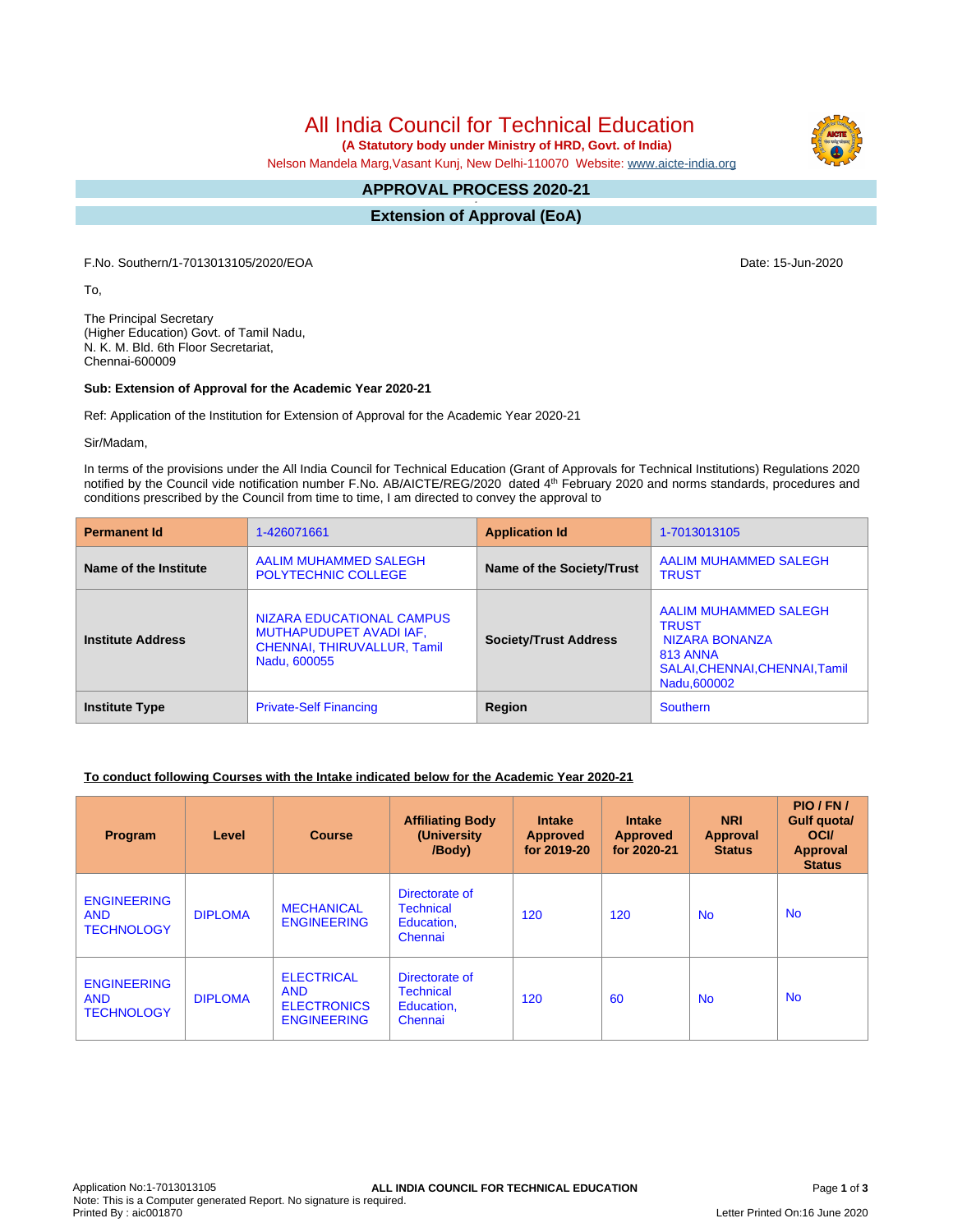| <b>ENGINEERING</b><br><b>AND</b><br><b>TECHNOLOGY</b> | <b>DIPLOMA</b> | <b>ELECTRONICS</b><br>&<br><b>COMMUNICATIO</b><br>N ENGG | Directorate of<br><b>Technical</b><br>Education,<br>Chennai | 60 | 60 | <b>No</b> | <b>No</b> |
|-------------------------------------------------------|----------------|----------------------------------------------------------|-------------------------------------------------------------|----|----|-----------|-----------|
| <b>ENGINEERING</b><br><b>AND</b><br><b>TECHNOLOGY</b> | <b>DIPLOMA</b> | <b>COMPUTER</b><br><b>ENGINEERING</b>                    | Directorate of<br><b>Technical</b><br>Education,<br>Chennai | 60 | 60 | <b>No</b> | <b>No</b> |
| <b>ENGINEERING</b><br><b>AND</b><br><b>TECHNOLOGY</b> | <b>DIPLOMA</b> | <b>AUTOMOBILE</b><br><b>ENGINEERING</b>                  | Directorate of<br><b>Technical</b><br>Education,<br>Chennai | 60 | 60 | <b>No</b> | <b>No</b> |

### **It is mandatory to comply with all the essential requirements as given in APH 2020-21 (Appendix 6)**

# **Important Instructions**

- 1. The State Government/ UT/ Directorate of Technical Education/ Directorate of Medical Education shall ensure that 10% of reservation for Economically Weaker Section (EWS) as per the reservation policy for admission, operational from the Academic year 2020-21 is implemented without affecting the reservation percentages of SC/ ST/ OBC/ General. However, this would not be applicable in the case of Minority Institutions referred to the Clause (1) of Article 30 of Constitution of India. Such Institution shall be permitted to increase in annual permitted strength over a maximum period of two years beginning with the Academic Year 2020-21
- 2. The Institution offering courses earlier in the Regular Shift, First Shift, Second Shift/Part Time now amalgamated as total intake shall have to fulfil all facilities such as Infrastructure, Faculty and other requirements as per the norms specified in the Approval Process Handbook 2020-21 for the Total Approved Intake. Further, the Institutions Deemed to be Universities/ Institutions having Accreditation/ Autonomy status shall have to maintain the Faculty: Student ratio as specified in the Approval Process Handbook. All such Institutions/ Universities shall have to create the necessary Faculty, Infrastructure and other facilities WITHIN 2 YEARS to fulfil the norms based on the Affidavit submitted to AICTE.
- 3. In case of any differences in content in this Computer generated Extension of Approval Letter, the content/information as approved by the Executive Council / General Council as available on the record of AICTE shall be final and binding.
- 4. Strict compliance of Anti-Ragging Regulation: Approval is subject to strict compliance of provisions made in AICTE Regulation notified vide F. No. 373/Legal/AICTE/2009 dated July 1, 2009 for Prevention and Prohibition of Ragging in Technical Institutions. In case Institution fails to take adequate steps to Prevent Ragging or fails to act in accordance with AICTE Regulation or fails to punish perpetrators or incidents of Ragging, it will be liable to take any action as defined under clause 9(4) of the said Regulation.

**Prof.Rajive Kumar Member Secretary, AICTE**

Copy to:

- **1. The Director Of Technical Education\*\*, Tamil Nadu**
- **2. The Principal / Director,** AALIM MUHAMMED SALEGH POLYTECHNIC COLLEGE Nizara Educational Campus Muthapudupet Avadi Iaf, Chennai,Thiruvallur, Tamil Nadu,600055